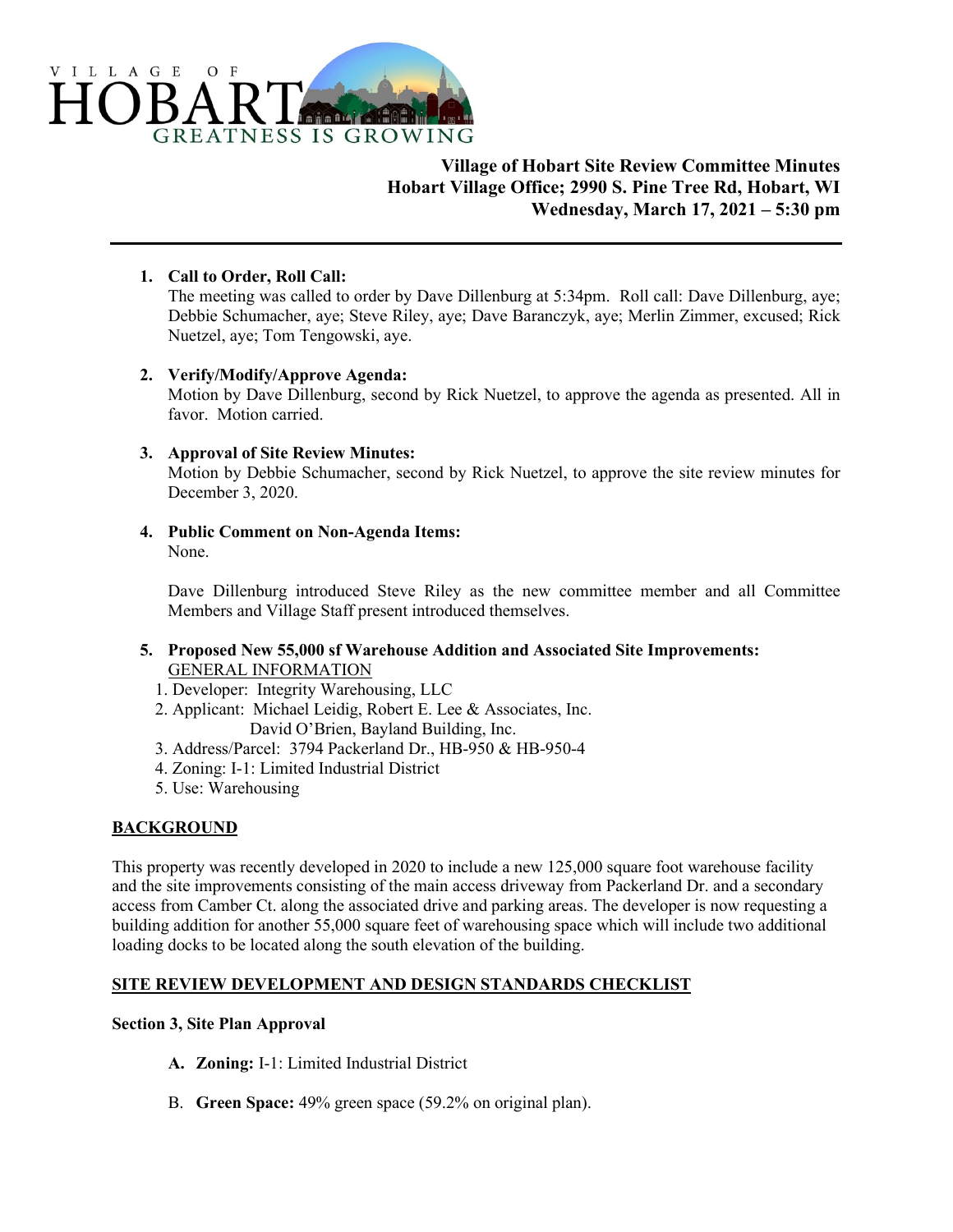- **C. Setbacks:** Compliant with zoning district requirements of 40' front(s), 20' rear, 15' side. (60' from Camber Ct. right-of-way, 219' from Packerland Dr. right-of-way, 134' from the south property line, and 223' from the west property line)
- **D.** Parking: No changes from original plan (36 spaces proposed, 10 spaces are required per code of 1 stall for every 2 employees (20 employees proposed)).
- **H. Fire Dept. (and Police Dept.**): The plans presented have been reviewed and accepted by the Police Chief and Fire Chief.
- **I. Storm Water:** Storm water from the proposed building addition and additional parking areas will be collected by on-site storm sewer before being discharged to a wet detention pond on the east side of the site (near the corner of Packerland Dr. and Camber Ct.). From the new wet pond, the storm water will be discharged in to the ditch line along Packerland Dr.
- **M. Refuse Collection:** No changes from original plan (There is no exterior refuse / recycling containers proposed, however, should there be some containers placed on site, they shall be located away from the public roadways and be enclosed and screened from view.)

### **Section 4, Architectural Plan Approval**

### **A. Exterior Construction Information:**

- **1. Materials:** Metal framed building with masonry components. (To match existing)
- **2. Exterior Materials:** The south elevation will continue with pre-finished metal wall panels. The west and east elevations will also consist of all pre-finished metal wall panels with Staff recommending a requirement being placed on the east elevation (facing Packerland Dr.) that should the next possible building addition (area noted on the attached site plan) not be constructed within 5 years (by December 31, 2026), the east elevation is required to comply with the minimum 35% masonry requirement prior to June 30, 2027. As for the north elevation, the developer is proposing to continue the mix of masonry and pre-fab metal panels to maintain uniformity with the design of the existing building (wall would be constructed of 4'-6" high split-faced block with prefinished metal wall panels above).
- **3. Height:** Eave height of 27' with an overall height of 34' to peak of roof system.
- **4. Overhead doors:** There will be one at grade overhead door on the east elevation and of the same color as the metal wall panels. This door will only be utilized to gain access to the new building addition area during construction only and will not be used for business activity following building completion. Additionally, there will be two new dock doors along the south elevation of new addition.
- **5. Mechanical equipment:** No mechanical equipment is shown on the plans, however, should such equipment being installed on the roof it shall be screened from view by materials compatible with those used for the principal structure. Any such equipment located on the ground shall be screen from view by landscaping or fencing to compliment the building and overall landscaping.

**Section 5, Landscaping Plan:** With this building addition still being set back a fair distance from Packerland Dr., the large open area to the front of the building towards Packerland Dr. will remain natural and undeveloped with the plan to construct another building addition in this area in the not so distant future. As per the conditional approval of the original plan, 6 new trees are proposed along Camber Ct.